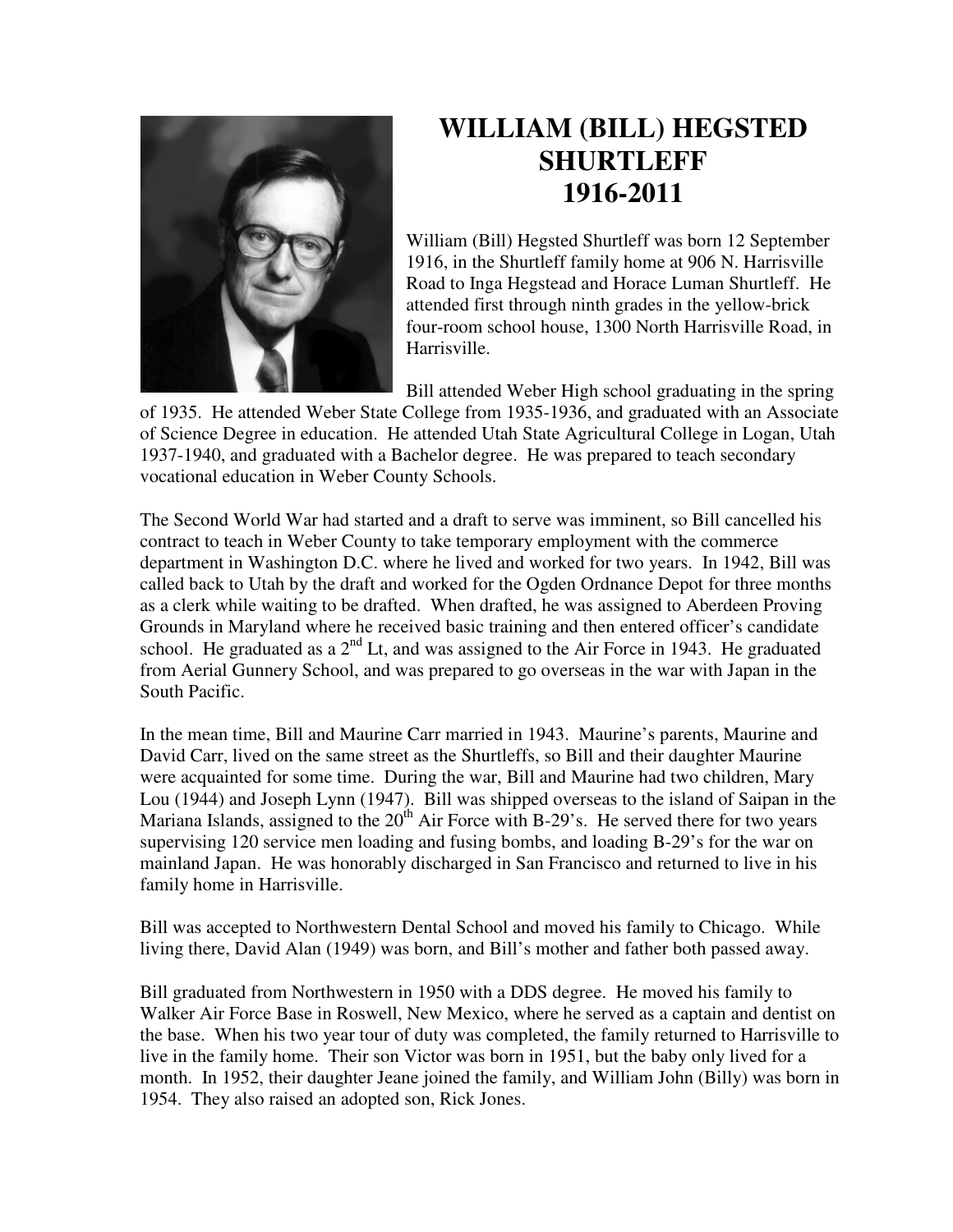The Shurtleff children and their friends enjoyed playing in the old Shurtleff barn. It featured a swing hung high from a rafter. From the loft they could swing nearly the whole distance of the barn. The barn burned in 1959, as a result of children playing with matches. The two youngest Shurtleff children, Jeane, and Billy, and two neighbor children, Marilyn and Gray Crowther, were heroically saved by the neighbor children's older brother, Travis, but the barn was a total loss. Bill replaced the barn with a new one where he housed many of his antique relics. He generously welcomed neighborhood parties, gatherings, and even weddings in the spacious new barn.

In 1953, Bill was called to serve as a counselor to Bishop J. Wallace Knight in the Harrisille L.D.S. Ward bishopric along with H. Kenneth Brown. In 1955, he joined the Weber County Mounted Posse. He served as a captain of the posse in 1975 and 1976. Bill participated with the posse in the California wing of the Pony Express Race as part of the United States Bicentennial Celebration. When he was released from the bishopric in 1958, he was called to be the explorer advisor. He served in that calling for ten years, and he had a great influence for good on the boys as well as many memorable trips and experiences with them and the other leaders. They all loved and respected Bill.

Bill enjoyed woodworking, farming, art, camping and hiking with his family. He also enjoyed swimming, ice-skating, gardening, traveling, and the cabin he built in Scare Canyon.

In 1974, the Harrisville LDS Ward was divided creating a second ward. Bill was made president of young men (YMMIA) in the Harrisville First Ward. He was called in 1977 to serve on the stake high council and served for eight years under Presidents Raymond Johnson and Orvil Holly. On 30 September 1984, Bill was called to serve as bishop of the LDS Harrisville First Ward, a position he held for five years.

Bill had a love for scouting. He served for several years on the Lake Boneville council of the Boy Scouts of America. He earned the Award of Merit and also the Silver Beaver Award. He graduated from Woodbadge Course and attended Philmont School in New Mexico.

When the Town of Harrisville first incorporated, Bill Shurtleff was sworn in 10 April 1962, as one of the five members of the first Harrisville Town Board. He continued to serve on the city council after the city became a third class city. When Mayor Richard Tom Larsen resigned in November 1976, Bill was elected by the council to complete the remaining year of Mayor Larsen's term. After that year, he left with a total of 14 years of service to the community.

In 1970, Bill and Maurine Carr divorced. Bill married Roma Anderson Hall in 1976. Her husband Kenneth Hall had passed away in 1970. She had four children: Kathy, Richard, Jan, and Marc.

Bill and Roma spent many happy years together and enjoyed traveling. Bill also enjoyed caring for his animals, and taking care of his yard and garden. He appreciated the mature trees that grew on his property, and tagged them a wooden plaque tagged indicating the year